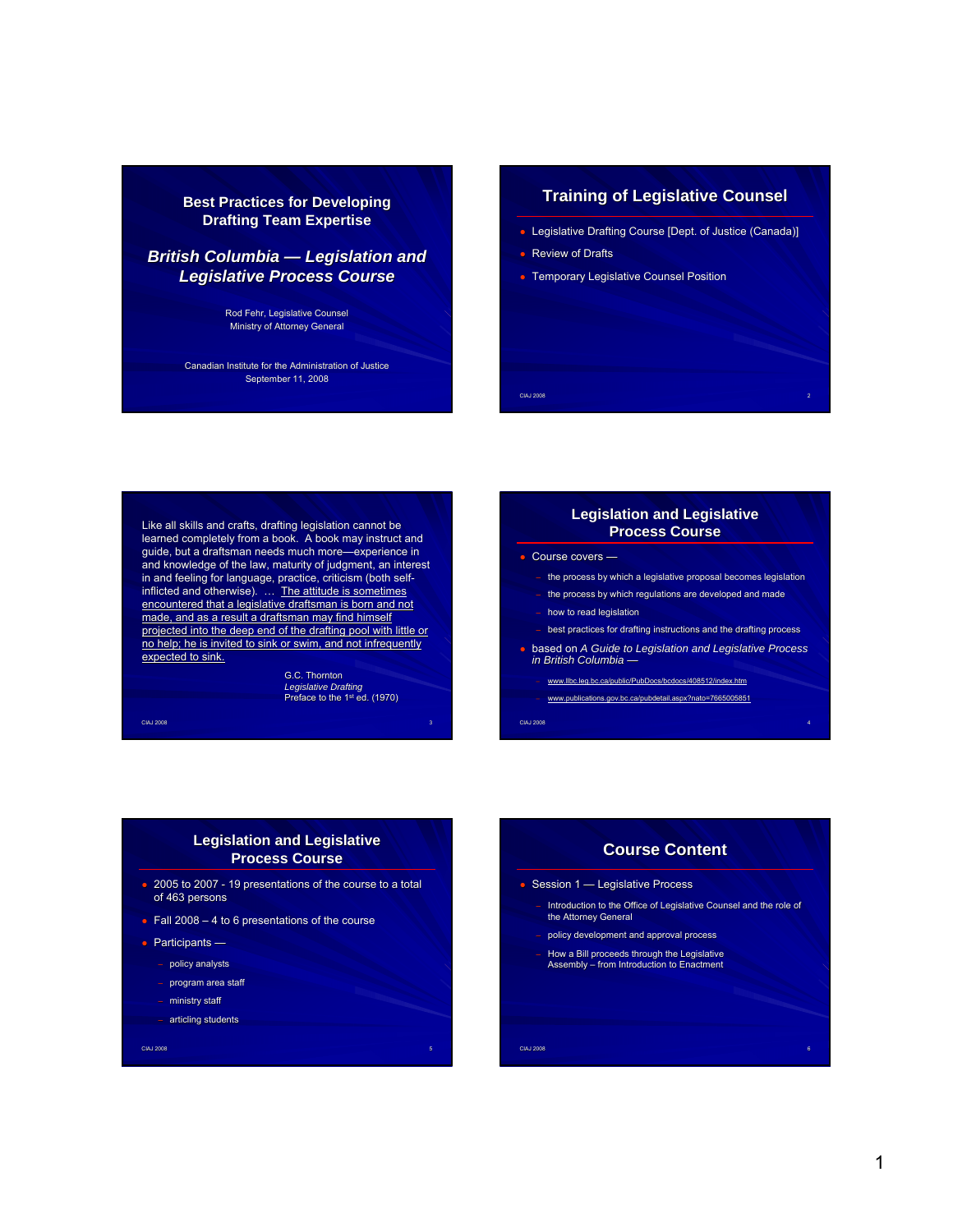## CIAJ 2008 **7 de agosto: A científico de Antigas de Antigas de Antigas de Antigas de Antigas de Antigas de Anti Course Content Course Content** • Session 2 – Statutory Interpretation (How to Read an Act) – key common law principles of statutory interpretation – overview of the *Interpretation Act*  $\bullet$  Session 3 — Drafting the Legislation – drafting instructions drafting process (including best practices) – consultations and confidentiality **Course Content Course Content Corrections** – subordinate legislation

# CIAJ 2008 8 Session 4 – Subordinate Legislation, Revision and • role of Legislative Counsel • process under the *Regulations Act* – statute and regulation revision – statute correction power • *Statute Revision Act*, R.S.B.C. 1996, c. 440, s. 12

# **Course Presentation** • PowerPoint ● Videos to illustrate proceedings in the Legislative Assembly

- invite questions and discussion
- Guest speakers
	- Cabinet analysts (Session 1)
	- Solicitor (Session 3)

# CIAJ 2008 **10. literatura de la contrada de la contrada de la co**ntrada de la contrada de la contrada de la contr – PowerPoint slides – *A Guide to Legislation and Legislative Process in British Columbia* and other published resources **Legislation •** use our own facilities ● charge \$75 (includes lunch)

**Course Presentation**

● Course binder

# **Course Evaluations** ● very high satisfaction with the organization and content of the course

CIAJ 2008 9

• almost unanimous in recommending the course to others

CIAJ 2008 11

- small percentage would like to see the course lengthened
- **•** more statutory interpretation
- more video, more examples

# CIAJ 2008 12 **Experience of Participants** 2005 2007 in government less than 4 years 21% 50% more than 12 years 48% 25% as a policy or legislative analyst less than 4 years 61% 75% more than 12 years 11% 11% 6%